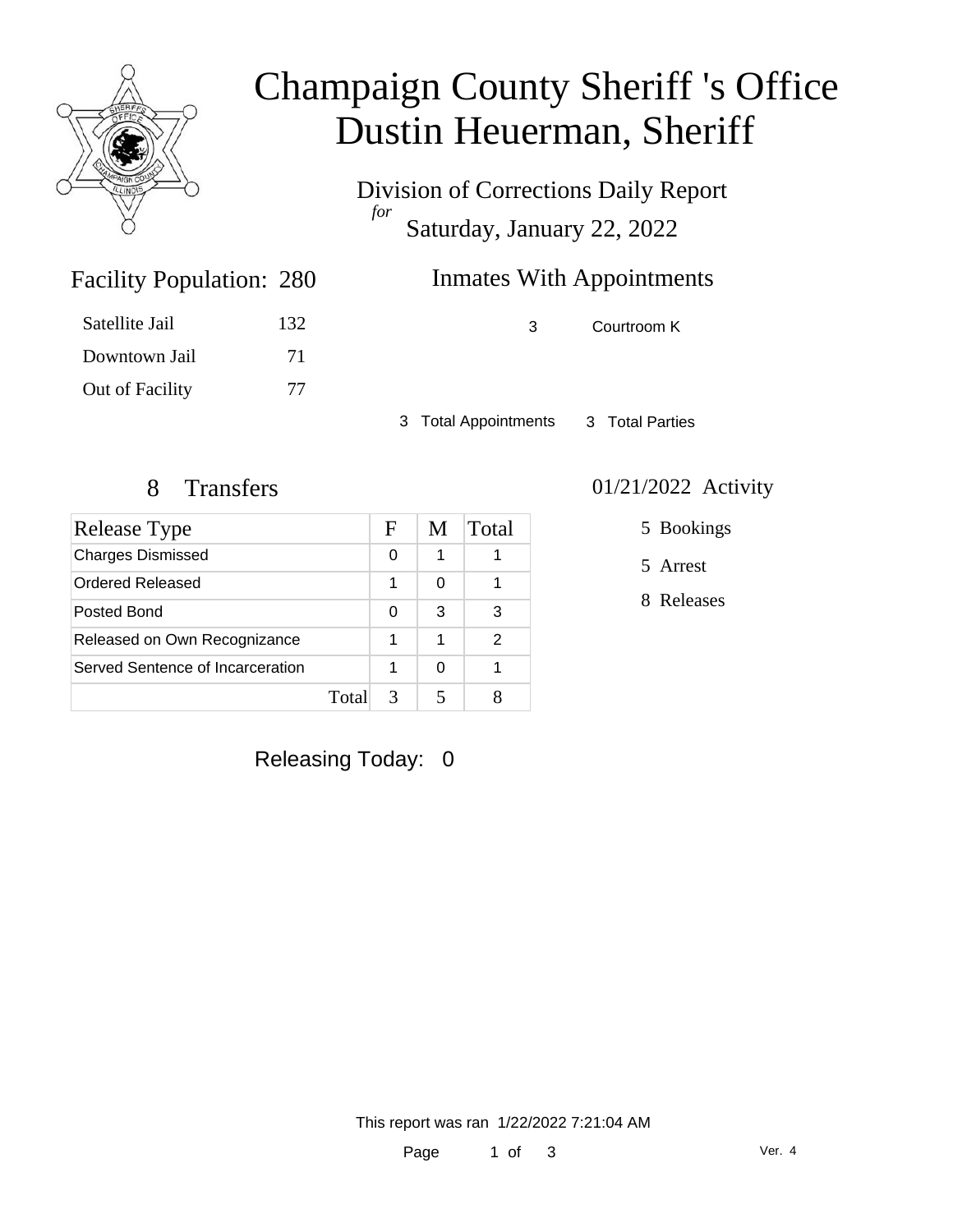

# Champaign County Sheriff 's Office Dustin Heuerman, Sheriff

Division of Corrections Daily Report *for* Saturday, January 22, 2022

#### Custody Status Count

- Direct Criminal Contempt 1
- Electronic Home Dentention 12
	- Felony Arraignment 1
	- Felony Pre-Sentence 7
		- Felony Pre-Trial 207
	- Felony Pre-Trial DUI 4
	- Felony Sentenced CCSO 5
	- Felony Sentenced IDOC 27
		- Hold Sentenced Other 1
	- Misdemeanor Arraignment 3
		- Misdemeanor Pre-Trial 5
- Misdemeanor Sentenced CCSO 1
	- Petition to Revoke 1
	- Remanded to DHS 4
	- Traffic Sentenced CCSO 1
		- Total 280

This report was ran 1/22/2022 7:21:04 AM